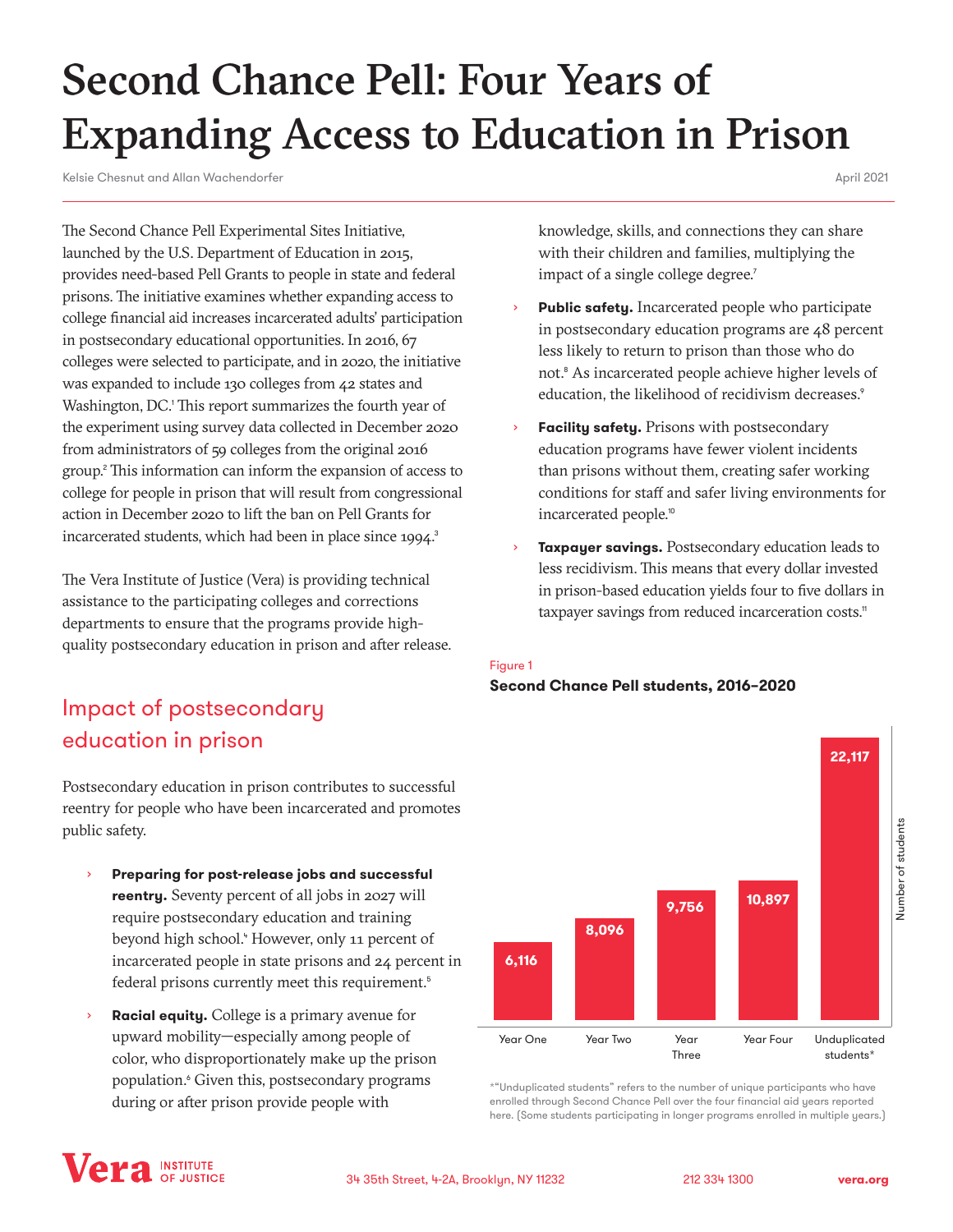# <span id="page-1-0"></span>Enrollment and credentials earned

Vera's survey of programs found that enrollment increased at Second Chance Pell colleges for all four years (See Figure 1), in spite of the challenges that programs experienced during the COVID-19 pandemic. (See "Impact of COVID-19 on programs" on page 3.) In total, 22,117 unique—or "unduplicated"—students enrolled in postsecondary education through the Second Chance Pell Initiative over the first four years. In that time, more than 7,000 students have earned either an associate's degree, bachelor's degree, or career and technical certificate or diploma—an increase of more than 2,600 since last year. These programs vary—from applied career and technical training, such as the automotive technology program at Chemeketa Community College in Oregon, to baccalaureate degrees, such as the bachelor of arts in rehabilitation services program at Langston University, a historically Black university in Oklahoma.

# Student demographics

Overall, Second Chance Pell programs enroll more students who do not identify as white (59 percent) than colleges and universities do in general (48 percent), but this varies when looking at specific racial and ethnic categories. (See Figure 3.)

- The percentage of Black students in Second Chance Pell programs (34 percent) is nearly 2.5 times higher than on college campuses (13 percent).
- Eleven percent of Second Chance Pell students are Hispanic/Latinx compared to 20 percent on college campuses.<sup>[12](#page-5-0)</sup>
- Fourteen percent of Second Chance Pell students identify as other than Black, white, or Hispanic/Latinx compared to 15 percent of students on college campuses.

Compared to the overall prison population:

- Second Chance Pell programs have proportionately more white participants (41 percent compared to 31 percent);
- approximately 11 percent of Second Chance Pell students are Hispanic/Latinx compared to 23 percent of the prison population; and
- thirty-four percent of Second Chance Pell students are Black compared to 33 percent of the prison population.



#### Figure 3

# **Race and ethnicity of Second Chance Pell students, U.S. college population, and prison population**

U.S. college population 2018 Second Chance Pell students 2020 U.S. prison population 2019 52% White 41% 31% 13% Black 34% 33% 20% Hispanic/ Hispanic/ Latinx Other Latinx 11% 23% 15% Other 14% 13%

Sources: For U.S. prison population, see E. Ann Carson, *Prisoners in 2019* (Washington, DC: Bureau of Justice Statistics, 2020), 6, [https://perma.cc/GG84-](https://perma.cc/GG84-9DD5) [9DD5](https://perma.cc/GG84-9DD5). For U.S. college population, see National Center for Education Statistics, "Higher Education General Information Survey (HEGIS) Fall Enrollment in Colleges and Universities – 1976 and 1980;" Integrated Postsecondary Education Data System (IPEDS), "Fall Enrollment Survey (IPEDS-EF:90);" and IPEDS, "Spring 2001 through Spring 2019 Fall Enrollment,"<https://perma.cc/JB95-C9HQ>**.** Except for "Other," race and ethnicity categories reported here are mutually exclusive. "Other" includes Asian, Hawaiian or Pacific Islander, American Indian or Alaskan Native, two or more races, foreign born, or unknown. The most recent data available on the U.S. college population was from 2018.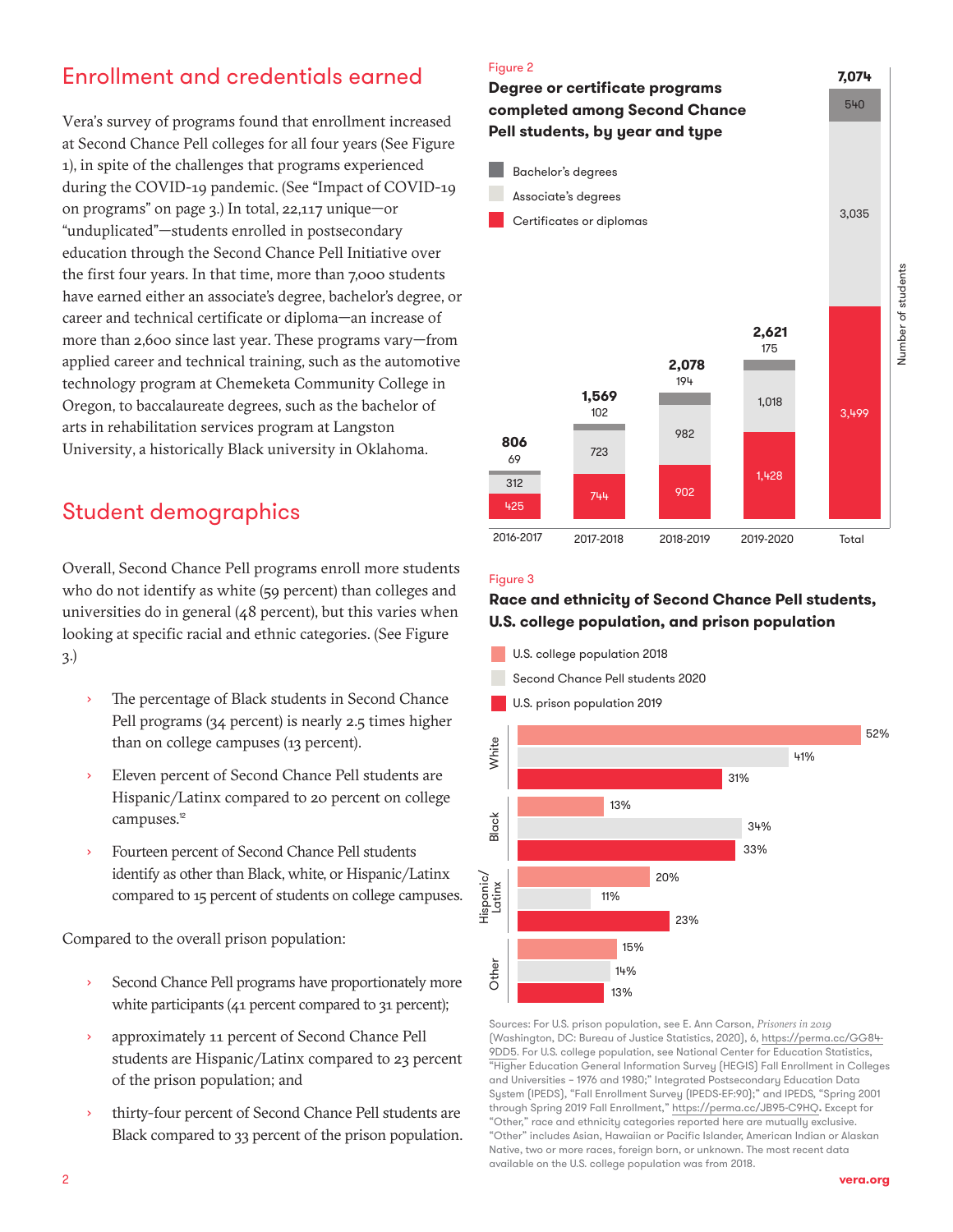<span id="page-2-0"></span>Additionally, regarding the gender of Second Chance Pell students compared to the overall prison population and the U.S. college student population:

- the percentage of people housed in facilities designated for men is nearly the same in both Second Chance Pell programs (88 percent) and the overall prison population (93 percent);
- there are far more people in facilities designated for men who are enrolled in Second Chance Pell programs (88 percent) than men enrolled on college campuses (44 percent); and
- approximately 12 percent of Second Chance Pell students are in facilities designated for women, compared to 7 percent of the prison population and the 56 percent of students on college campuses who identify as women. (See Figure 4.)

#### Figure 4

# **Gender of Second Chance Pell students, U.S. college population, and prison population**

U.S. college population 2018 Second Chance Pell students 2020

U.S. prison population 2019



Source: For U.S. prison population, see E. Ann Carson, *Prisoners in 2019* (Washington, DC: Bureau of Justice Statistics (BJS), 2020), 6, [https://perma.cc/GG84-9DD5.](https://perma.cc/GG84-9DD5) For U.S. college population, see National Center for Education Statistics, "Higher Education General Information Survey (HEGIS) Fall Enrollment in Colleges and Universities – 1976 and 1980;" Integrated Postsecondary Education Data System (IPEDS), "Fall Enrollment Survey (IPEDS-EF:90);" and IPEDS, "Spring 2001 through Spring 2019 Fall Enrollment,"<https://perma.cc/JB95-C9HQ>**.** Gender for Second Chance Pell students refers to facilities and not to people (i.e., 88 percent of students were housed in facilities for men). One survey respondent reported two students as "other gender." Of the 31 jurisdictions represented in this report, 20 have Second Chance Pell programs in women's facilities. Twenty-eight of 59 responding colleges indicated that they operated a Second Chance Pell program in a women's facility. The IPEDS system uses categories of "male" and "female" and has not published data about transgender or gender-nonconforming people. The BJS report also uses categories of "male" and "female" and does not discuss transgender or gender-nonconforming people. Finally, the most recent data available on the U.S. college population was from 2018.

# Impact of COVID-19 on programs

In 2020, the COVID-19 pandemic had a significant impact on postsecondary education overall, including postsecondary programs in prison. Throughout 2020, unique constraints within prisons, such as movement restrictions and safety concerns, caused major disruptions in education delivery.[13](#page-5-0) Additionally, technology limitations in many prisons prevented programs from quickly shifting to distance learning and hybrid modalities.

However, many programs did find ways to continue offering courses to their students. For example, some colleges that traditionally provided face-to-face courses were able to set up video classrooms for synchronous distance learning.<sup>[14](#page-5-0)</sup> Others were able to use existing e-mail communications systems to continue regular and substantive interactions—at no cost to the students—for asynchronous distance learning. Programs that traditionally offered asynchronous distance learning were less affected by COVID-related constraints within prisons.

During the spring 2020 semester—when the COVID-19 Emergency Declaration was announced—63 percent of programs modified their regular instruction delivery models, for example, from face-to-face to distance learning.<sup>[15](#page-5-0)</sup> Only 14 percent terminated their semesters. During the summer 2020 semester, 39 percent modified their instructional models and 32 percent terminated the semester. In the fall 2020 semester, 61 percent of programs modified their instruction delivery and 17 percent terminated the semester. Approximately 22 to 24 percent of programs never modified or terminated their semesters for various reasons: some already taught through distance learning, some did not have courses scheduled for the disrupted term, and some were able to continue face-toface instruction. (See Figure 5.)

#### Figure 5



Note: Totals do not equal 100 percent due to rounding.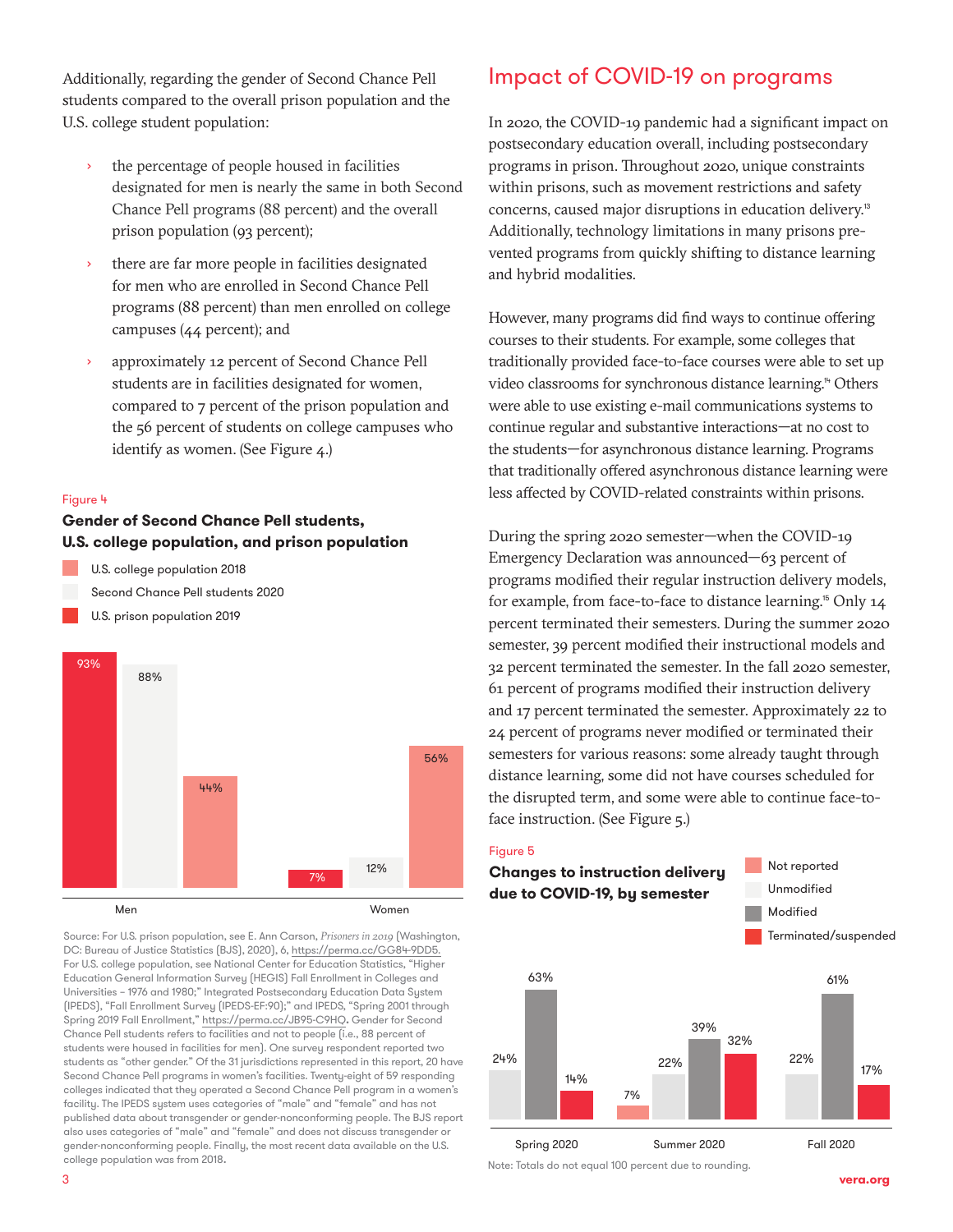<span id="page-3-0"></span>In some cases, the pandemic created incentives for corrections officials to expand the use of technology in ways that were not previously permitted, which allowed programs to continue. Prior to the pandemic, 78 percent of programs were using a face-to-face instruction model (see Figure 6); during the pandemic, that decreased to 4 percent. Conversely, the use of distance learning models, including hybrid, synchronous, and asynchronous models, increased from 22 percent to 75 percent (the remainder either suspended courses or did not report). However, once COVID-19 restrictions are lifted, 64 percent plan to return to a face-to-face delivery model and another 15 percent plan to use a hybrid model—an increase from the 4 percent using hybrid models prior to the pandemic, suggesting that some programs will be permanently shifting to a combination of face-to-face and online learning.

The pandemic also forced some programs to adapt their academic calendars. (See Figure 7.) For example, in the spring semester, when the emergency declaration was made, 19 percent of programs delayed the end date of the semester—

#### Figure 6

#### **Changes to instruction delivery, pre- and post-pandemic**



78%



Note: The post-pandemic figures do not equal 100 percent due to rounding. Survey respondents were asked about future plans for post-pandemic delivery of education; at the time the survey was administered, programs were still operating during the COVID-19 pandemic.

#### Figure 7

#### **Changes to academic calendar due to COVID-19**



Note: The "Other" Spring 2020 category includes one program in two sites that modified its program by extending spring break to two weeks. The "Other" Fall 2020 category includes one program that "delayed" its academic calendar with no further explanation and one program that switched from a 16-week term to eight-week terms. Totals do not equal 100 percent due to rounding, and totals in the "Terminated/suspended" column are slightly different than the "Terminated/ suspended" data in Figure 5 due to rounding.

in some cases, to give students time to complete assignments and/or faculty time to make adaptations. The majority (58 percent) did not change their calendars. In the summer semester, 42 percent made no modifications and about 15 percent delayed either the start, finish, or both dates. In the fall, 57 percent made no modifications, and 18 percent delayed their start or finish dates or both.

# Students by jurisdiction

At the end of the 2019–2020 financial aid year, Second Chance Pell programs were operating in 30 states and the Federal Bureau of Prisons (BOP) and had enrolled more than 22,000 students over the first four years.<sup>[16](#page-5-0)</sup> Twelve states have one Second Chance Pell college operating within their prisons; five states have two colleges; six states have three colleges; four states have four colleges; the BOP has five colleges participating; and New York and Texas each have seven colleges participating.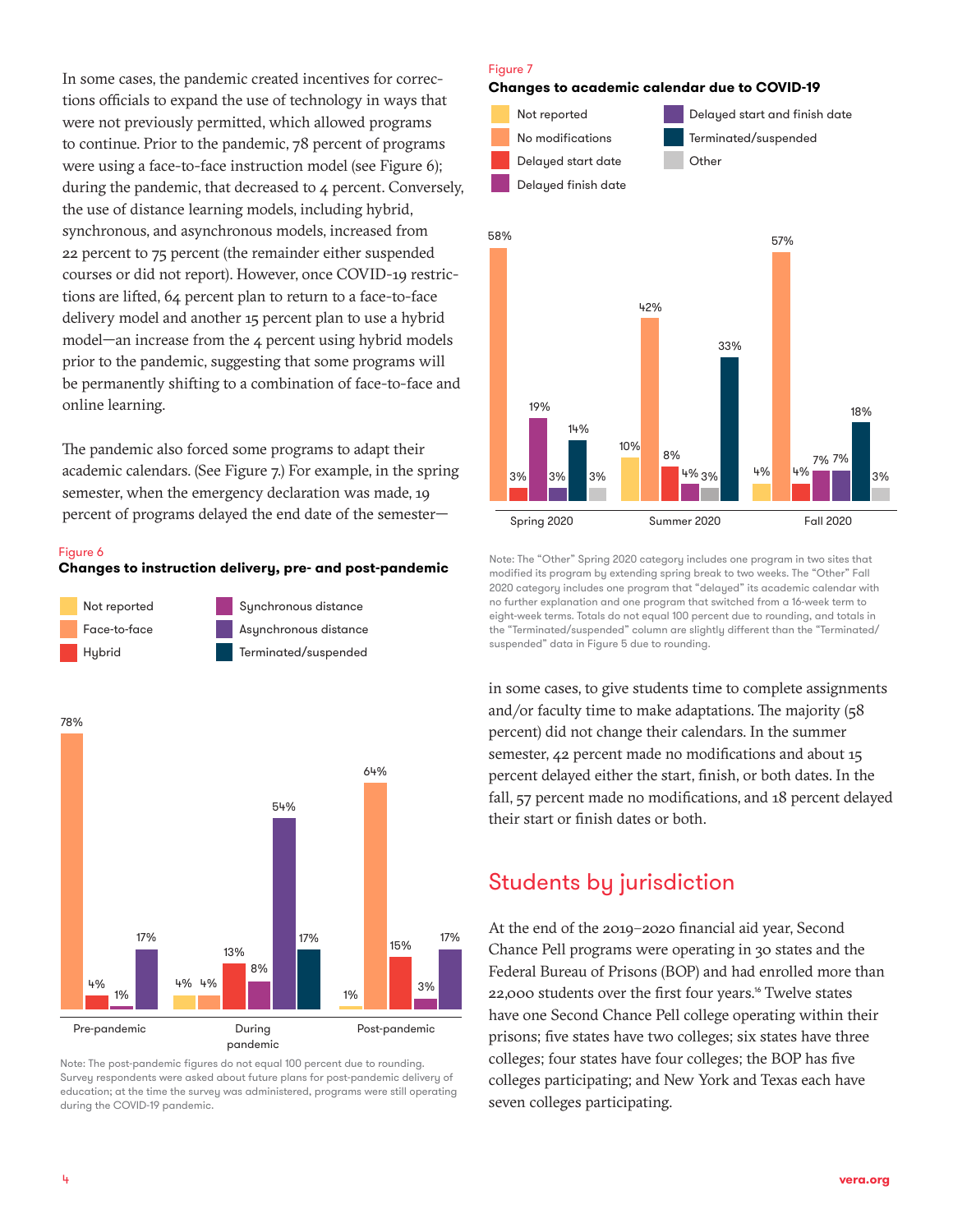# **Second Chance Pell students and colleges by jurisdiction, 2016–2020**

| <b>Jurisdiction</b>   | <b>Unduplicated</b><br>students <sup>*</sup> | <b>Second Chance</b><br><b>Pell colleges</b> |
|-----------------------|----------------------------------------------|----------------------------------------------|
| <b>Texas</b>          | 3,338                                        | 7                                            |
| Arkansas              | 1,772                                        | 3                                            |
| <b>BOP</b>            | 1,545                                        | 5                                            |
| Michigan              | 1,476                                        | 3                                            |
| <b>New York</b>       | 1,259                                        | $\overline{7}$                               |
| Connecticut           | 1,180                                        | 4                                            |
| Ohio                  | 1,130                                        | $\mathbf{1}$                                 |
| Georgia               | 1,116                                        | 1                                            |
| <b>West Virginia</b>  | 1,104                                        | $\overline{c}$                               |
| Louisiana             | 1,059                                        | 2                                            |
| <b>Oklahoma</b>       | 996                                          | 3                                            |
| New Jersey            | 950                                          | 2                                            |
| Missouri              | 761                                          | $\mathbf{1}$                                 |
| Alabama               | 723                                          | 3                                            |
| California            | 719                                          | 4                                            |
| lowa                  | 536                                          | 1                                            |
| Wisconsin             | 325                                          | $\mathbf{1}$                                 |
| Minnesota             | 318                                          | 4                                            |
| Florida               | 254                                          | $\overline{c}$                               |
| Virginia              | 209                                          | 2                                            |
| Maryland              | 201                                          | 3                                            |
| Oregon                | 182                                          | 1                                            |
| Arizona               | 165                                          | $\mathbf{1}$                                 |
| Massachusetts         | 159                                          | 1                                            |
| <b>Maine</b>          | 145                                          | $\mathbf{1}$                                 |
| Washington            | 134                                          | 3                                            |
| Indiana               | 131                                          | $\mathbf{1}$                                 |
| Pennsylvania          | 124                                          | 4                                            |
| <b>South Carolina</b> | 44                                           | $\mathbf{1}$                                 |
| Nebraska              | 38                                           | 1                                            |
| <b>New Mexico</b>     | 24                                           | $\mathbf{1}$                                 |
| <b>Total</b>          | 22,117                                       |                                              |

\*"Unduplicated students" refers to the number of unique participants who have enrolled through Second Chance Pell over the 2016–2020 financial aid years. This table reflects colleges that reported student enrollment from 2016 to 2020 across multiple geographic jurisdictions when applicable. Therefore, the college column will total to more than the number of responding colleges. See note 2 for more details on survey responses.

### **Acknowledgments**

This work was supported in part by grants from the Andrew W. Mellon Foundation and the Ascendium Education Group.

### **About citations**

As researchers and readers alike rely more and more on public knowledge made available through the Internet, "link rot" has become a widely acknowledged problem for creating useful and sustainable citations. To address this issue, the Vera Institute of Justice is experimenting with the use of Perma.cc (https://perma.cc), a service that helps scholars, journals, and courts create permanent links to the online sources cited in their work.

## **Credits**

© 2021 Vera Institute of Justice. All rights reserved.

An electronic version of this report is posted on Vera's website at www.vera.org/publications/second-chance-pellfour-years-of-expanding-access-to-education-in-prison

The Vera Institute of Justice is powered by hundreds of advocates, researchers, and activists working to transform the criminal legal and immigration systems until they're fair for all. Founded in 1961 to advocate for alternatives to money bail in New York City, Vera is now a national organization that partners with impacted communities and government leaders for change. We develop just, antiracist solutions so that money doesn't determine freedom; fewer people are in jails, prisons, and immigration detention; and everyone is treated with dignity. Vera's headquarters is in Brooklyn, New York, with offices in Washington, DC, New Orleans, and Los Angeles. For more information about Vera, visit [vera.org](http://www.vera.org). For more information about this brief or on postsecondary education in prison, contact Ruth Delaney, program manager, at [rdelaney@vera.org](mailto:rdelaney@vera.org).

## **Suggested citation**

Kelsie Chesnut and Allan Wachendorfer. *Second Chance Pell: Four Years of Expanding Access to Education in Prison.* New York: Vera Institute of Justice, 2021.